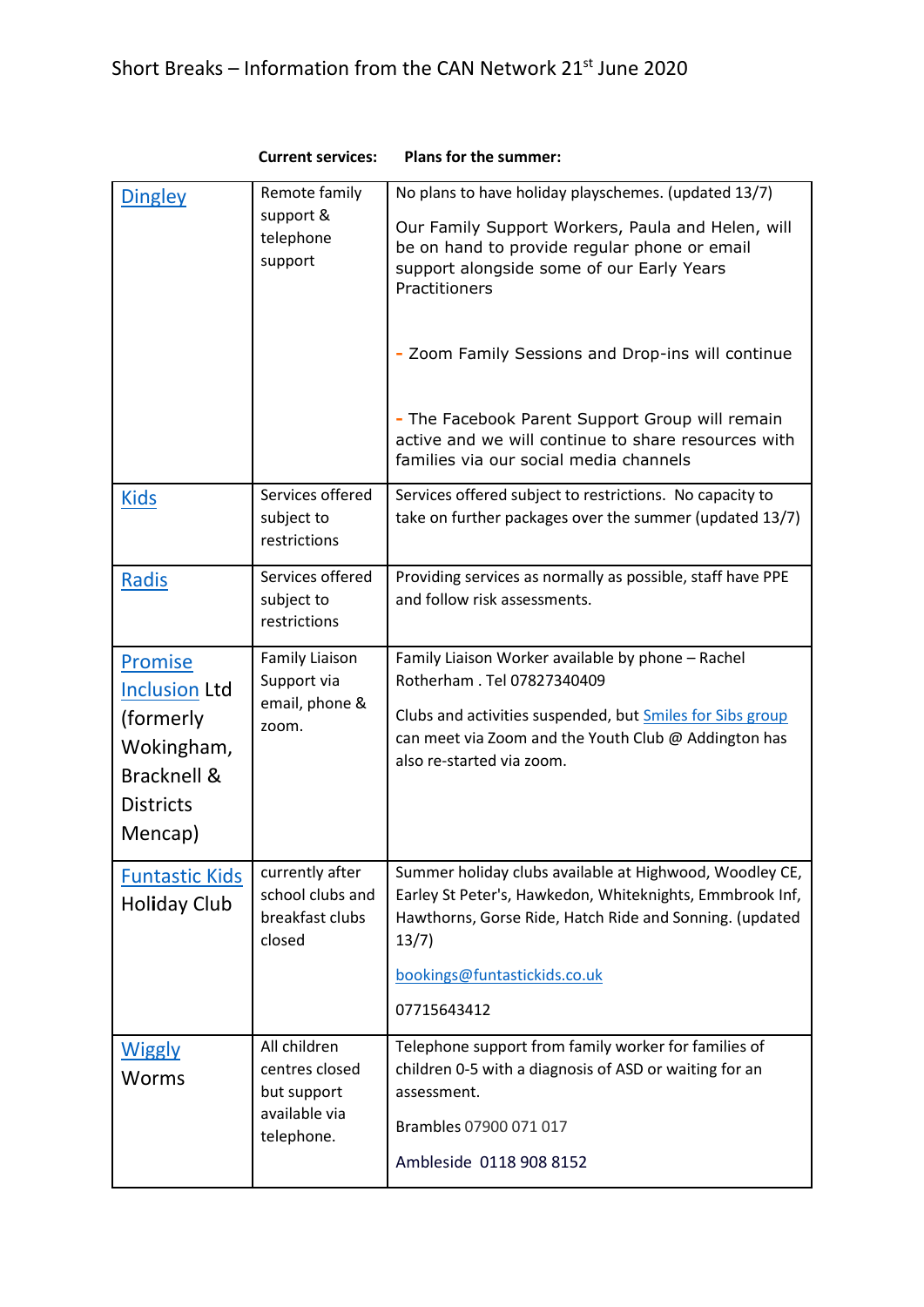## Short Breaks – Information from the CAN Network  $21^{st}$  June 2020

| <b>Parenting</b><br><b>Special</b><br>Children                                         | Online<br>workshops,<br>helpline, sign up<br>for weekly<br>updates via<br>newsletter | Helpline and Diagnosis Support Service (Mon - Thur, 10am<br>$-2.30$ pm)<br>Tel: 0118 9863532.<br>Email: dss@parentingspecialchildren.co.uk<br>Please leave a message and we will get back to you as<br>soon as we are able.<br><b>Trauma and Attachment Service</b><br>Please contact Zobia for support.<br>Tel: 07557 102623<br>Email: tas@parentingspecialchildren.co.uk<br>Sleep Service<br>Please contact Jennie and our sleep practitioners for<br>support.                                                                                                                                                                                      |
|----------------------------------------------------------------------------------------|--------------------------------------------------------------------------------------|-------------------------------------------------------------------------------------------------------------------------------------------------------------------------------------------------------------------------------------------------------------------------------------------------------------------------------------------------------------------------------------------------------------------------------------------------------------------------------------------------------------------------------------------------------------------------------------------------------------------------------------------------------|
|                                                                                        |                                                                                      | Email: sleep@parentingspecialchildren.co.uk                                                                                                                                                                                                                                                                                                                                                                                                                                                                                                                                                                                                           |
| <b>Autism</b><br><b>Berkshire</b><br><b>The Autism</b><br><u>group</u> ,<br>Maidenhead | Online<br>workshops and<br>online home<br>visits.<br>Online activities               | Leisure activities suspended. Our Helpline service will be<br>available throughout the summer to provide advice about<br>autism and related matters, including challenging<br>behaviour, food refusal and sleep, and signposting to<br>specialist support services for issues including education<br>and schools.<br>We will also be offering Virtual Home Visits, by video link,<br>to provide in-depth advice on a one-to-one basis.<br>Email us at contact@autismberkshire.org.uk<br>Call us on 01189 594 594, select option 1 and<br>٠<br>leave a voicemail message<br>Contact us on 07423 636339<br>Email Tricia at tricia@theautismgroup.org.uk |
|                                                                                        |                                                                                      |                                                                                                                                                                                                                                                                                                                                                                                                                                                                                                                                                                                                                                                       |
| <b>Active SEN</b>                                                                      |                                                                                      | Agency - £22.50 per hour                                                                                                                                                                                                                                                                                                                                                                                                                                                                                                                                                                                                                              |
|                                                                                        |                                                                                      | https://activesen.co.uk/#homePage                                                                                                                                                                                                                                                                                                                                                                                                                                                                                                                                                                                                                     |
|                                                                                        |                                                                                      | They have a few support workers available but getting<br>booked up fast                                                                                                                                                                                                                                                                                                                                                                                                                                                                                                                                                                               |
| <b>Camp</b><br><b>Mohawk</b>                                                           | Some online<br>support through<br>zoom meetings<br>with young<br>people              | Questionnaire for families to answer which will prioritise<br>higher need families to be able to book. Bookings will be<br>split into morning and afternoon sessions with 4 families<br>able to book in the morning and 4 in the afternoon.<br>-Indoor play rooms will not be open                                                                                                                                                                                                                                                                                                                                                                    |
|                                                                                        | Activities and<br>'points of<br>interest'                                            | -will not provide refreshments (including hot or cold<br>drinks) and no indoor games or toys will be provided                                                                                                                                                                                                                                                                                                                                                                                                                                                                                                                                         |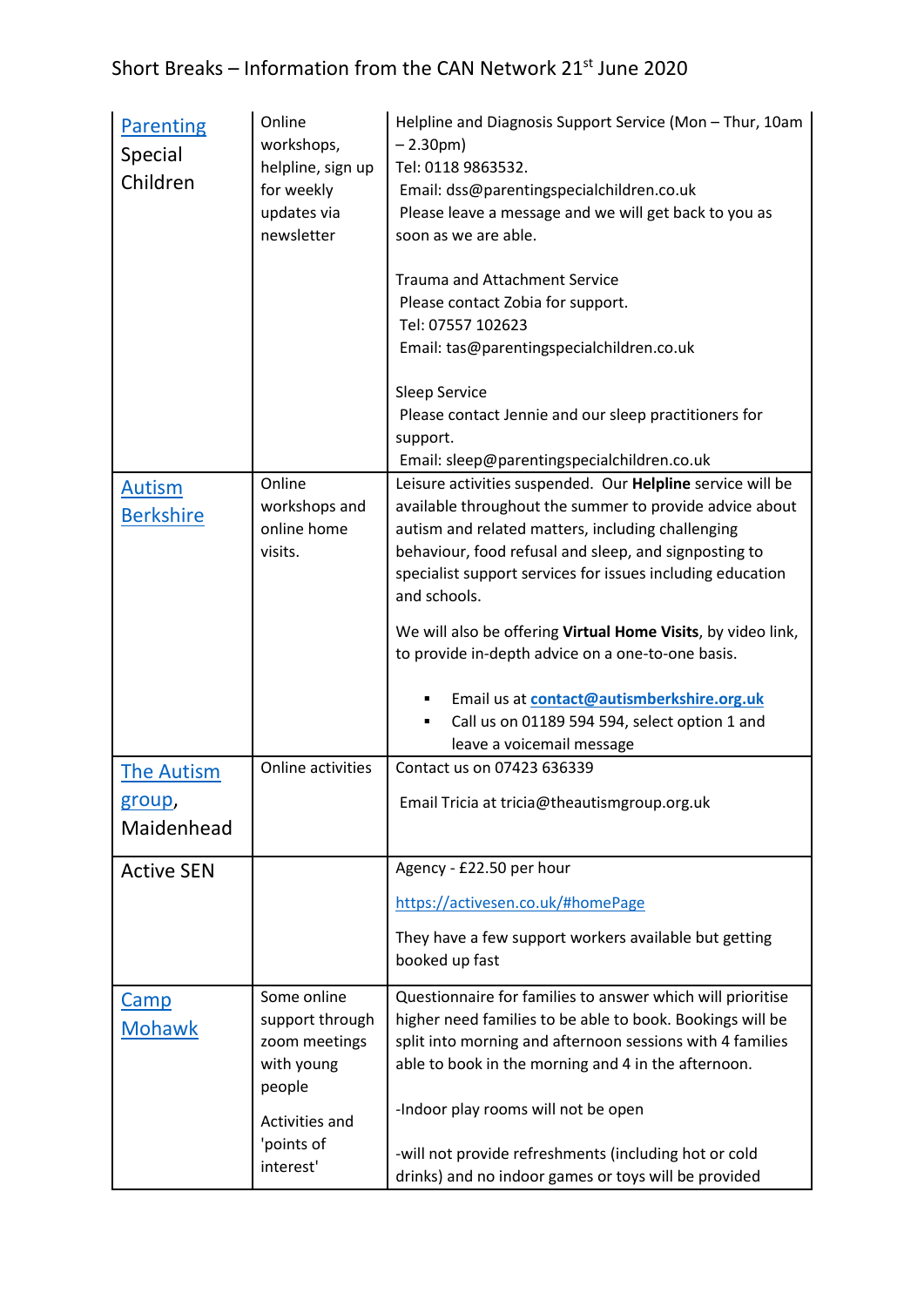|                                         | published<br>regularly via<br>their social<br>media channels<br>and newsletters     | -The outdoor hydro-pool will be available for individual<br>family sessions to be booked on arrival<br>0118 9 40 40 45<br>Email: kate.kent@campmohawk.org.uk                                                                                                                                             |
|-----------------------------------------|-------------------------------------------------------------------------------------|----------------------------------------------------------------------------------------------------------------------------------------------------------------------------------------------------------------------------------------------------------------------------------------------------------|
| <b>Energy Kidz</b><br>holiday club      | Selected venues<br>open from 20 <sup>th</sup><br>July $-28$ <sup>th</sup><br>August | Evendons School, St Pauls School, Willow Bank Juniors<br>Able to take children with additional needs but needs to<br>be discussed with the operational manager first.<br>5 Days<br>Monday to Friday<br>£155<br>3 days<br>Tuesday to Thursday<br>£108<br>info@energy-kidz.co.uk<br>0333 577 1533          |
| <b>TVAP</b>                             | Open again for<br>families to use                                                   | 10am - 12.30pm and between 1.30pm - 4pm for up to 3<br>families or residential units at any one time.<br>All inside areas other than the toilets are closed. We will                                                                                                                                     |
|                                         |                                                                                     | designate a toilet to each household for use during their<br>session. (updated 13/7)<br>You will need to pre-book your sessions and make your<br>contribution by phone.                                                                                                                                  |
|                                         |                                                                                     | theplayground@tvap.co.uk<br>Phone                                                                                                                                                                                                                                                                        |
|                                         |                                                                                     | 01628 628599                                                                                                                                                                                                                                                                                             |
| Swings and<br><b>Smiles</b><br>Thatcham |                                                                                     | Garden family play - Tuesdays, Saturdays and Sunday,<br>these sessions are open to any SEND families.<br>Families need to be registered with us to be able to access<br>our sessions so if they are interested please ask them to<br>email office@swingsandsmiles.co.uk and we can give then<br>details. |
| Koosa Kids                              |                                                                                     | Now open for bookings at Waingels, Woodley and Birch<br>Hill, Bracknell                                                                                                                                                                                                                                  |
|                                         |                                                                                     | Day runs from 10am - 4pm                                                                                                                                                                                                                                                                                 |